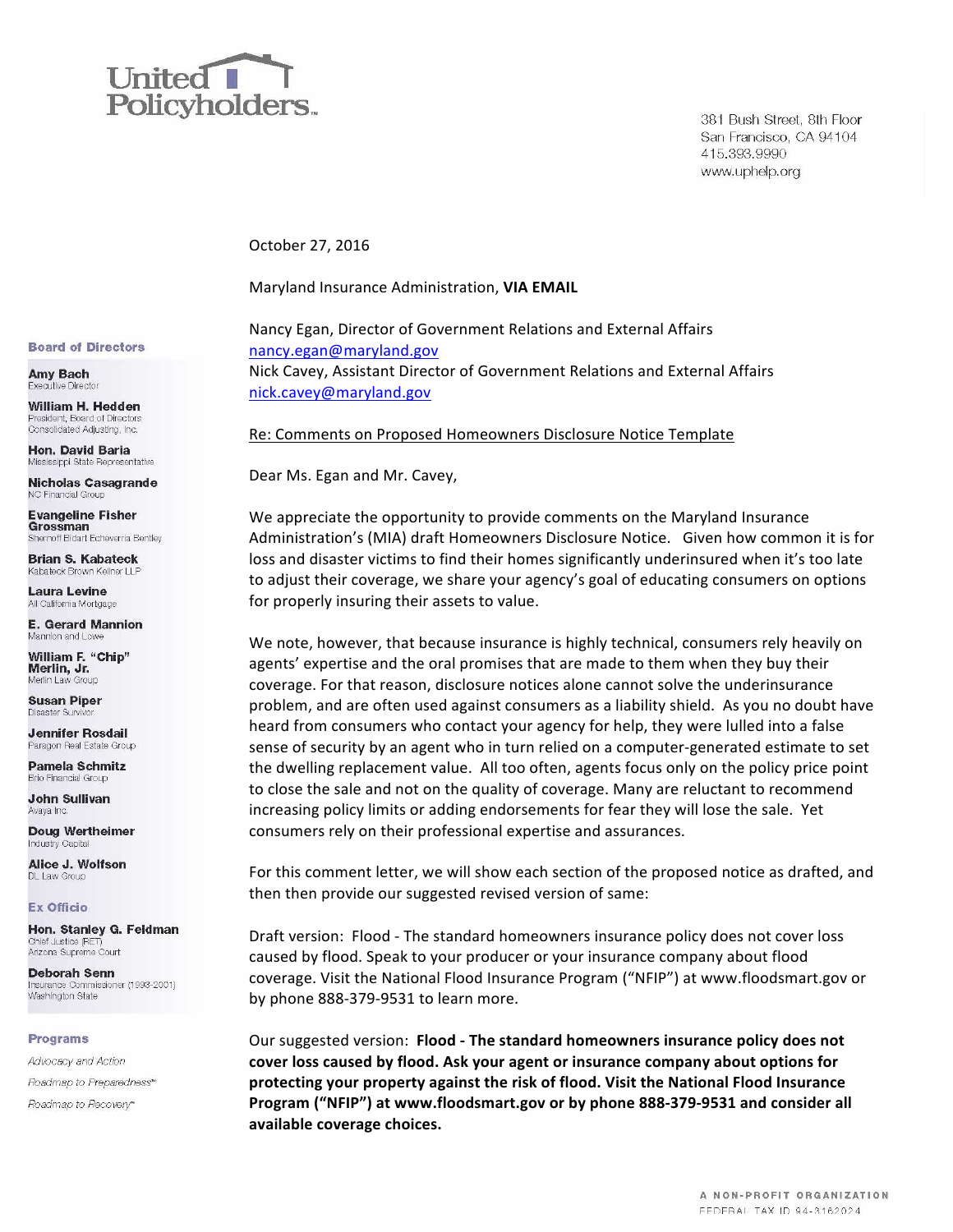# Coverage for Loss from Water that Backs up Through Sewers and Drains - Your draft version:

Insurance companies are required to offer you this coverage for your full policy limits. You may choose lower limits if available from your insurance company. Contact your producer or your insurance company for additional information and costs.

# Our suggested version:

**Coverage for Loss from Water that Backs up Through Sewers and Drains - Your insurance** company must offer you coverage for this type of damage, but the choice to buy or not buy it is yours. Sewer backup and drain coverage is extremely useful if you live in an area where flash flooding and heavy rains are known to occur.

# Deductibles - Your draft version:

All policies include a deductible. The deductible is the amount you must pay on a covered loss. Some policies may include separate deductible for perils such as hurricanes, named storms, wind or hail. Contact you producer or your insurance company if you have questions about deductibles.

# Our suggested version:

**Deductibles** - Your policy includes one or more deductibles. The amount of your deductible reduces insurance benefits that will be available after a loss, so choose your deductible according to your personal financial situation. The higher your deductible, the lower your premium. Some policies may include separate deductible for perils such as hurricanes, named storms, wind or hail.

NOTE: MIA's current draft implies that the consumer must *pay* their deductible after a loss in order to collect benefits. That is a common misperception.

We urge the MIA to review and reference New York Insurance Regulation 159 (11 NYCRR 74)<sup>1</sup>, which reads as follows:

Section 74.1 Policyholder disclosure.

(a) Every homeowner's and dwelling fire personal lines policy containing a hurricane deductible shall display the applicable percentage amount and corresponding dollar amount of the hurricane deductible in the policy declarations. The non-hurricane deductible, as well as any deductible applicable to all other covered perils, may be shown as a dollar amount only. The hurricane deductible provisions shall be shown in close proximity to the non-hurricane deductible provisions and shall be given equal or greater prominence as the non-hurricane deductible provisions applicable to the policy.

 $1$  See: http://www.dfs.ny.gov/insurance/r\_finala/1999/reg159f.htm.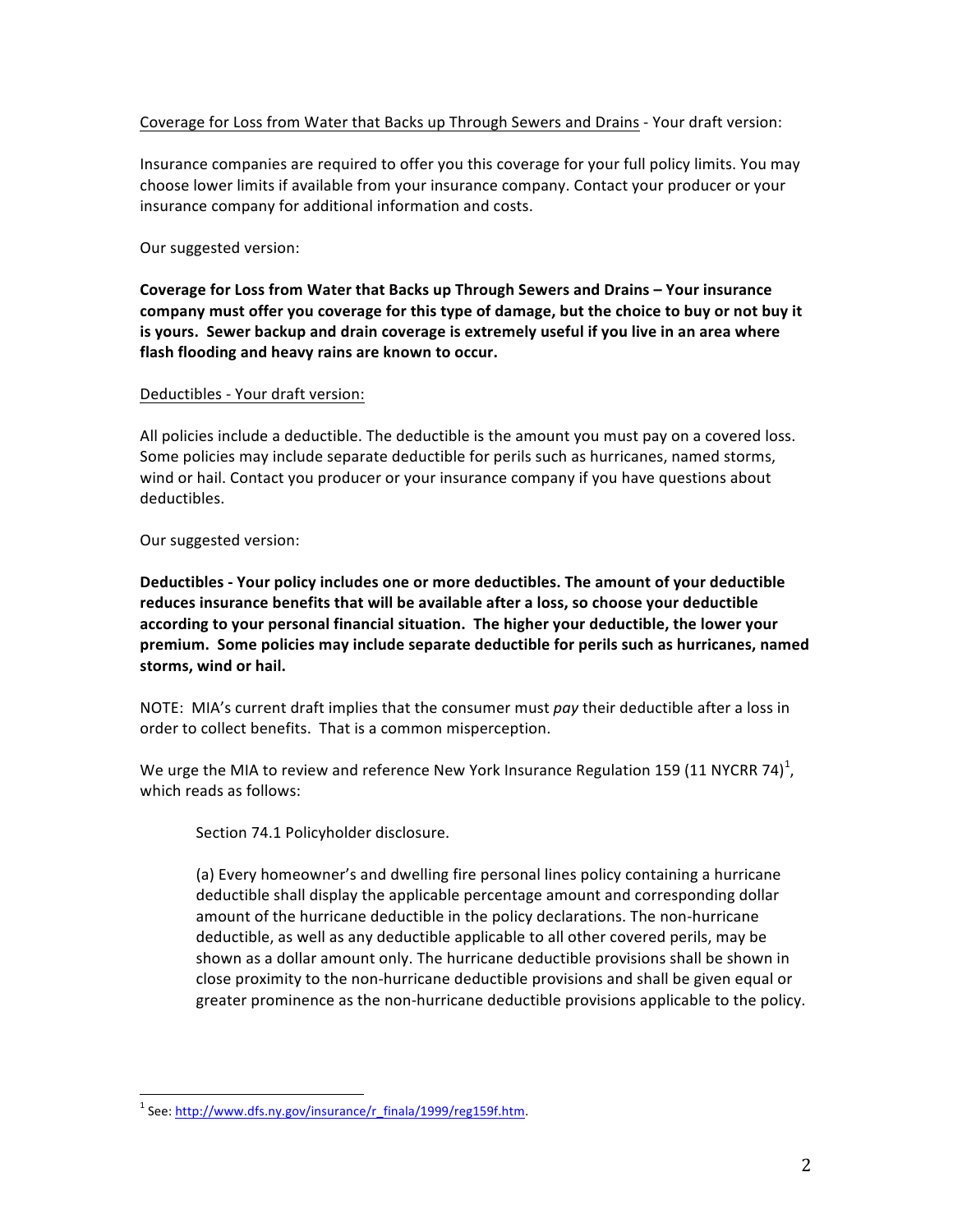(b) Every homeowner's and dwelling fire personal lines policy containing a hurricane deductible shall be accompanied by a policyholder notice, to be filed with the Insurance Department, and which shall contain the following minimum information:

(1) a prominent announcement that the accompanying policy is subject to a hurricane deductible;

(2) a clear explanation that a hurricane deductible means the amount for which the policyholder is responsible in the event of a covered loss caused by a hurricane;

(3) a plain-language explanation of the coverage part or parts subject to the hurricane deductible and of whether the hurricane deductible applies separately to each coverage part or in the aggregate to total losses under all affected coverage parts;

(4) a statement that a clear display of the actual dollar amount as well as a description of the hurricane deductible as a percentage of the insured value can be found on the declarations page;

(5) generic examples of how sample deductible amounts would apply to some theoretical loss scenarios, including losses smaller than and greater than the deductible amount;

(6) a clear explanation of the event which shall trigger the hurricane deductible;

(7) a clear explanation of the time period during which the hurricane deductible will be triggered; and

(8) a clear explanation that, if a coverage part limit of liability or policy limit of liability is changed (for example, due to contractual inflation protection provisions, adjustments reflecting changes in replacement cost or a request by the insured), then the dollar amount of the deductible will be changed based on the amount of the new limit of liability.

### Storm Loss Protective Device Discount - Your draft version:

You may receive a premium discount for your efforts to mitigate a loss or reduce the risk of loss from hurricanes or other storms. Examples of mitigation efforts are the installation of qualifying shutters, secondary water barriers, reinforced roof coverings; braced gable ends, tie downs and reinforced opening protections. For more details contact your producer or insurance company.

Our suggested revised version:

**Storm Loss Protective Device Discounts: Some insurers offer discounts to property owners** who install storm shutters, secondary water barriers, or reinforced roof coverings, braced gable ends, tie downs and reinforced opening protections. Contact your insurance agent or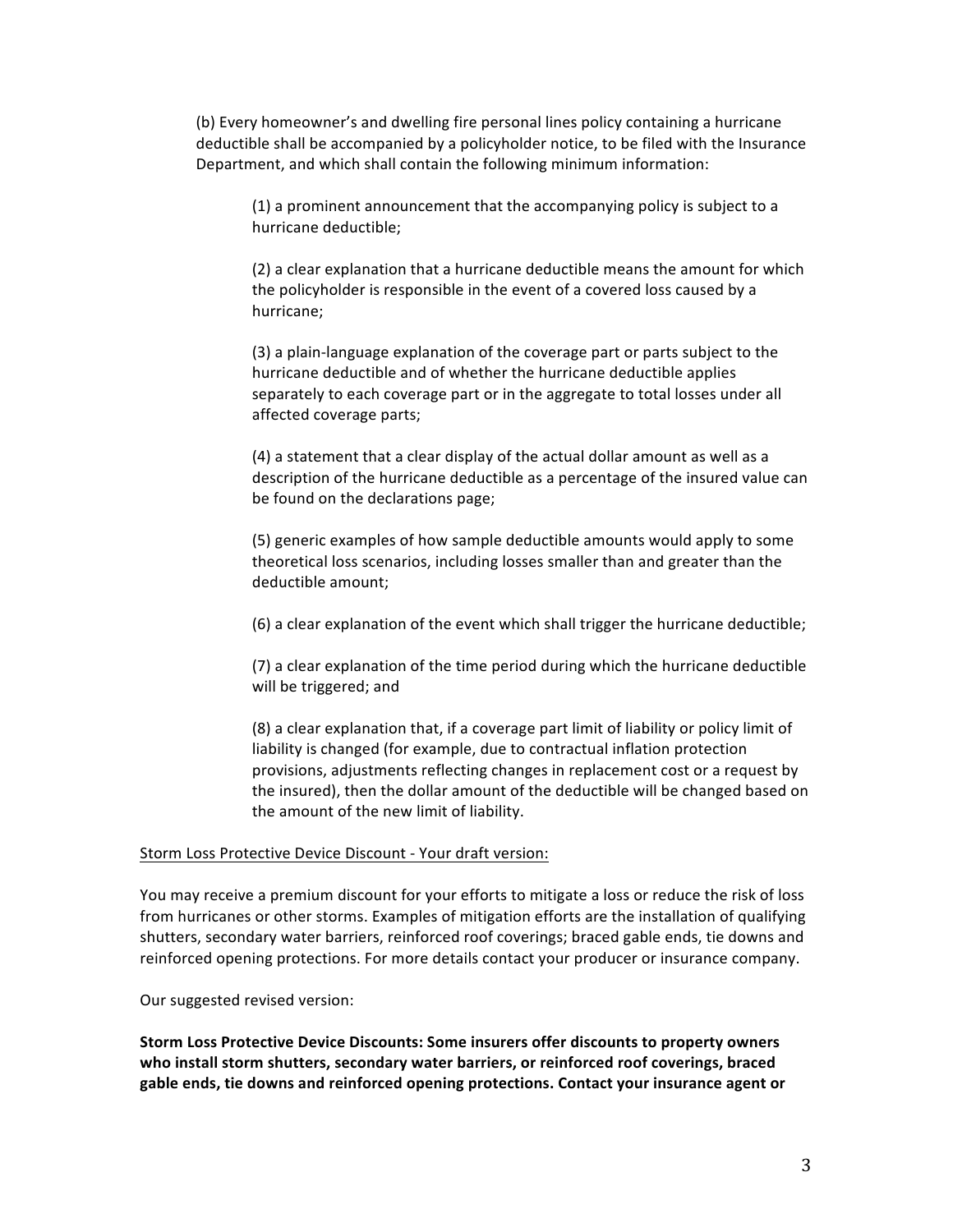# company and ask them what discounts they offer for home improvements that reduce the risk **of damage and loss due to a storm or flood.**

NOTE: While we recognize that the notice for which we submit these comments cannot make new law, such as requiring insurance companies to disclose to the MIA what discounts they offer nor can it proscribe certain discounts that insurance companies must offer, we urge the MIA to look at what hurricane-prone states such as Florida have done to address mitigation  $discounts.<sup>2</sup>$ 

# Claims History - Your draft version:

In addition to any other allowable reasons, an insurance company may cancel or refuse to renew your policy based:

- 1) on the number of non-weather related claims you have within the three years of your policy renewal; or
- 2) on 3 or more weather related claims filed within the 3 years of your policy renewal; or
- 3) on 1 or more weather related claim within 3 years of the policy renewal if the insurance company gave you written notice for reasonable and customary repairs or replacement to the dwelling that you failed to make and that the loss could have been prevented if the repairs were made..

Our suggested version:

Claims History - An insurance company may cancel or refuse to renew your policy based:

- 1) on the number of non-weather related claims you have within the three years of **your policy renewal; or**
- **2)** on 3 or more weather related claims filed within the 3 years of your policy **renewal; or**
- **3)** on 1 or more weather related claim within 3 years of the policy renewal if the **insurance company gave you written notice for reasonable and customary repairs** or replacement to the dwelling that you failed to make and that the loss could have been prevented if the repairs were made.
- **4)** on written notice of a documented increased hazard and/or as required in §27-602

<sup>&</sup>lt;sup>2</sup> See: http://www.floir.com/Sections/PandC/HurricaneLossMitigation.aspx.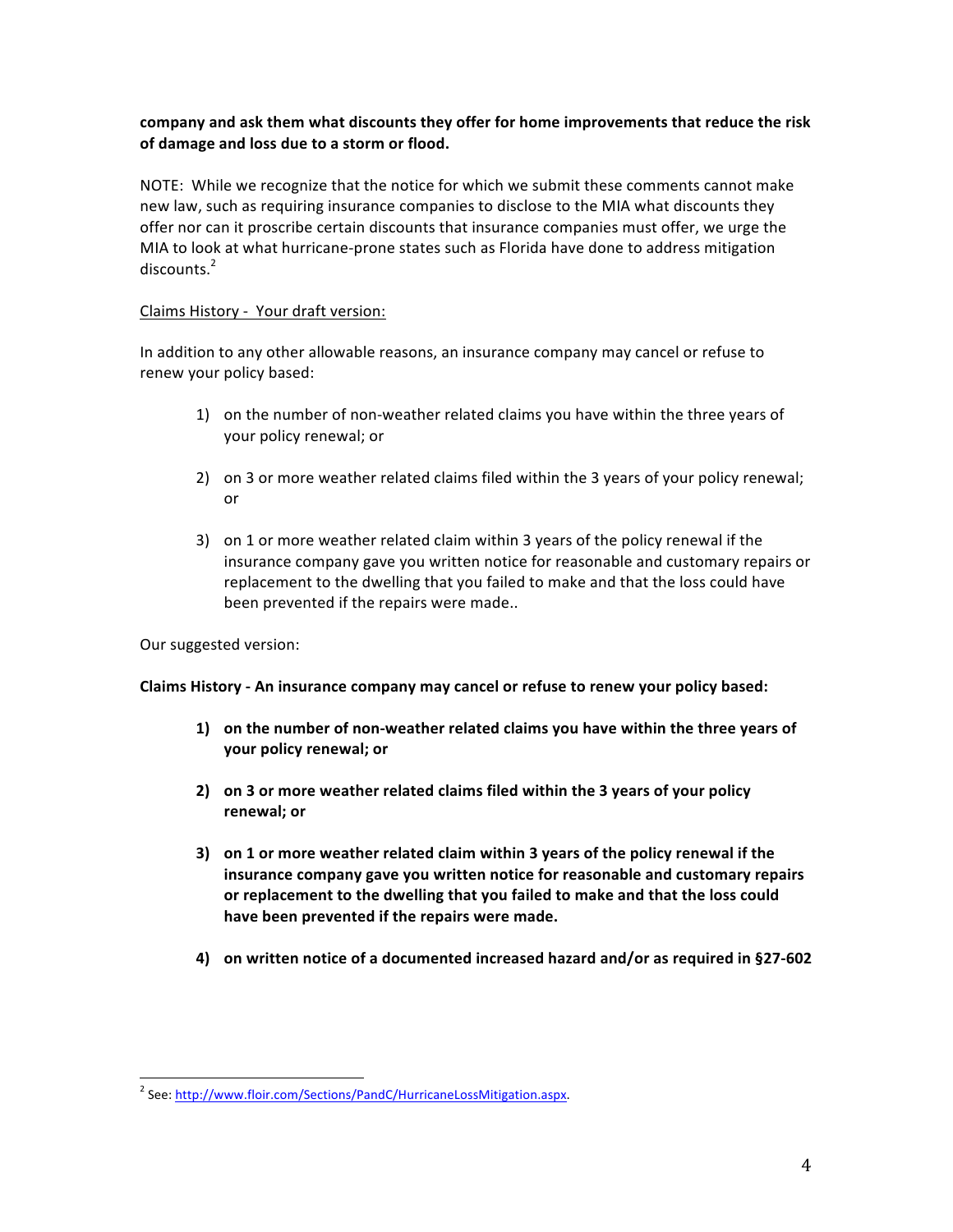NOTE: We would specify what the "other allowable reasons" are (besides increased hazard which we recognize is referenced below). We would also like to see a reference to §27–602, which requires, *inter alia*, the notice of cancellation to be in writing.<sup>3</sup>

# Increased Hazard - Your draft version

You may also be canceled or non-renewed if there is a change in the physical condition or contents of your premises or dwelling that increases a hazard and a chance of loss. This applies to a new 'binder' of coverage as well. This means that if your insurance company had known about the hazard, the insurance company would not have issued the policy.

Our suggested revised version:

You may also be canceled or non-renewed if there is a change in the physical condition or contents of your premises or dwelling that increases your risk of loss. This can happen if your insurer gets information between the time they process your application and officially issue a policy that causes them to change their minds about wanting you as a customer.

NOTE: The MIA should consider a separate bulletin on the issue of cancellation and nonrenewal, recognizing that this is a complicated and nuanced topic in and of itself and the reasons for each differ.

# **Anti-Concurrent Causation - See Anti Concurrent Causation Notice for details.**

We believe it would be helpful it  $\S19-215(2)$  included a very basic definition of the ACC clause that every insurer would be required to use. For example: "The ACC clause in your policy means that if two causes, one of which is covered and one of which is excluded (e.g., wind and water) combine to cause damage to your home, there is no coverage for the loss." It would also be helpful if the disclosure gave the homeowner a very specific recommendation, such as: "You should consider purchasing flood insurance in addition to your homeowner's policy so that if a storm results in this type of damage, you will more likely have coverage for your loss."

# **Summary of Coverage - See Summary of Coverage Notice for details.**

UP invites the MIA to examine the California Residential Property Insurance Disclosure (Cal. Ins. Code sec. 10102 *et seq*)<sup>4</sup> if it has not already done so.

# **Optional Coverages - See Optional Coverage Notice for details**

We appreciate that there are additional notices on these important topics and that the MIA has shared the code sections with us. However, we would like to see these disclosures in the form of a notice template similar to the format of this notice.

<sup>&</sup>lt;sup>3</sup> See: http://www.marylandattorneygeneral.gov/PIC%20Documents/NONRENEWAL\_CANCELLATION.pdf.

<sup>4</sup> See: http://www.leginfo.ca.gov/cgi-bin/displaycode?section=ins&group=10001-11000&file=10101-10107